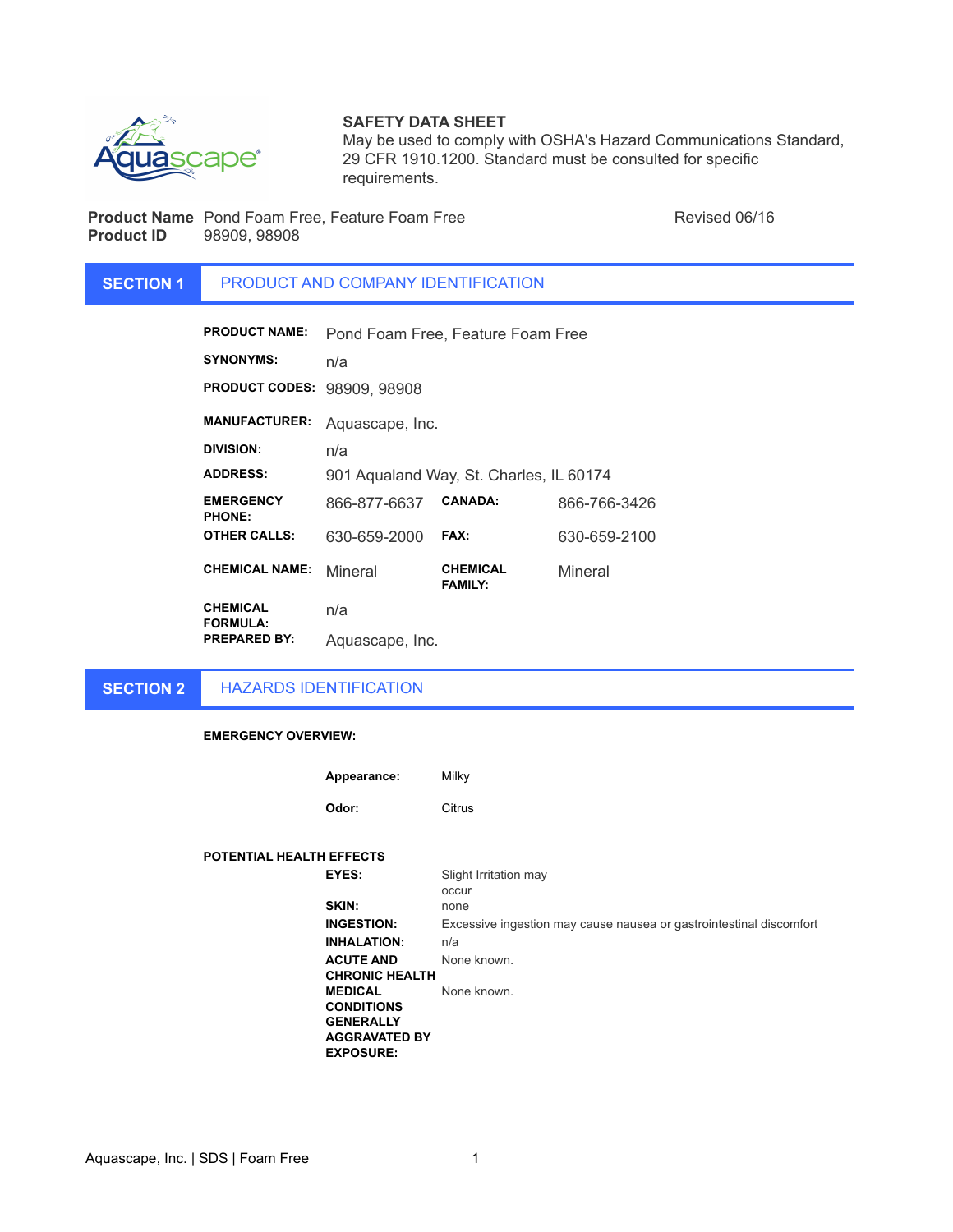### **CARCINOGENICITY**

| OSHA <sup>.</sup>  | n/a |
|--------------------|-----|
| IARC:              | n/a |
| ACGIH:             | n/a |
| OTHER <sup>.</sup> | n/a |
| NTP <sup>.</sup>   | n/a |

### **SECTION 3** COMPOSITION/INFORMATION ON INGREDIENTS

| <b>HAZARDOUS</b><br><b>COMPONENTS</b> | None known<br>All ingredients not precisely identified are proprietary. |                 |                      |
|---------------------------------------|-------------------------------------------------------------------------|-----------------|----------------------|
|                                       | <b>OTHER</b><br><b>INGREDIENTS:</b>                                     | Water           | Proprietary blend    |
|                                       | CAS NO.                                                                 | 7732-18-5       | n/a                  |
|                                       | $%$ WT                                                                  | $^{\copyright}$ | $^{\textregistered}$ |
|                                       | OVER 3%                                                                 | yes             | yes                  |
| OSHA PEL:                             | none                                                                    |                 |                      |
| <b>ACGIH TLV:</b>                     | n/a                                                                     |                 |                      |
| <b>SARA 313</b><br><b>REPORTABLE</b>  | no                                                                      |                 |                      |

### **SECTION 4** FIRST AID MEASURES

| EYES:              | Flush eyes thoroughly with running water for 15 minutes while<br>keeping the eyelids wide open. |
|--------------------|-------------------------------------------------------------------------------------------------|
| SKIN:              | Wash the affected area thoroughly with soap and water.                                          |
|                    | Clean Clothing                                                                                  |
|                    | Consult physician if redness or irritation persists.                                            |
| <b>INGESTION:</b>  | Thoroughly rinse mouth with water                                                               |
|                    | Drink plenty of fluids                                                                          |
|                    | Slight gastrointestinal discomfort may occur                                                    |
| <b>INHALATION:</b> | n/a                                                                                             |

# **SECTION 5**

# FIRE-FIGHTING MEASURES

**SUITABLE EXTINGUISHING MEDIA** any

**EXTINGUISHING MEDIA WHICH MUST NOT BE USED FOR SAFETY REASONS** none

**SPECIAL EXPOSURE HAZARDS IN A FIRE** none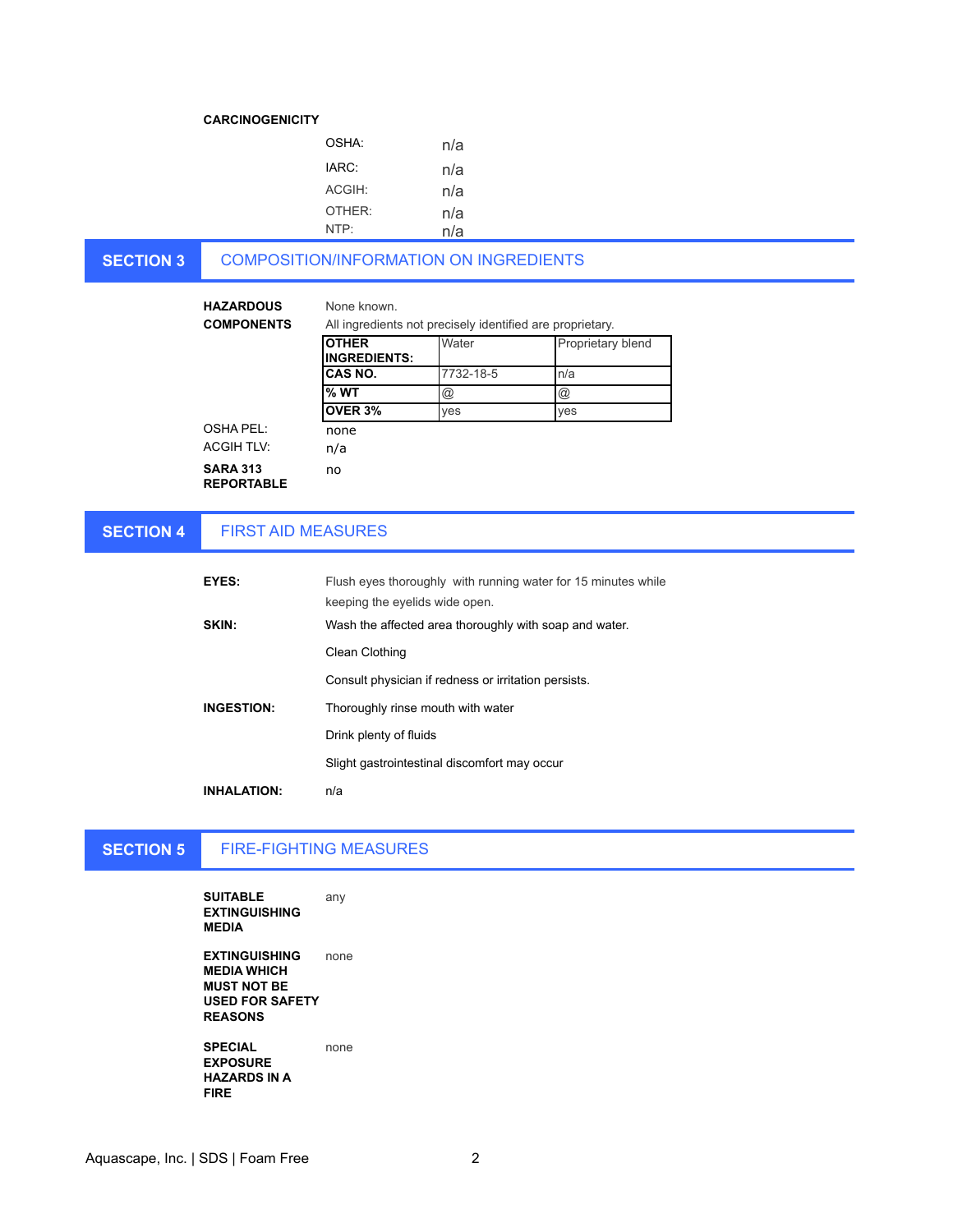**SPECIAL PROTECTIVE EQUIPMENT FOR FIRE-FIGHTERS** none

**OTHER INFORMATION**

### **SECTION 6** ACCIDENTAL RELEASE MEASURES

none

**PERSONAL PRECAUTIONS** Follow protective measures provided in sections 5 and 8 Keep away materials and products which are incompatible with product specified in section 10 **ENVIRONMENTAL PRECAUTIONS** Rinse spilled product to dillute areas of direct contact. **METHODS FOR CLEAN UP** Wear suitable clothing and protective equipment Recover or mop up excess material and reuse wherever possible. Absorb unusable product with suitable material and dispose of in accordance with Section 13.

### **SECTION 7** HANDLING AND STORAGE

| <b>HANDLING</b> | Maintain good housekeeping practices                         |
|-----------------|--------------------------------------------------------------|
|                 | Wash hands after use                                         |
|                 | Avoid contact with potable water or food                     |
| <b>STORAGE</b>  | Keep in a dry place                                          |
|                 | Keep away from direct sunlight                               |
|                 | Keep away from heat                                          |
|                 | Keep away from incompatible products specified in section 10 |
|                 | Keep only in the original container at temperature not       |
|                 | exceeding 40C (104F)                                         |

#### **SECTION 8** EXPOSURE CONTROLS/PERSONAL PROTECTION

| <b>ENGINEERING CONTROLS:</b>   | n/a                                                           |
|--------------------------------|---------------------------------------------------------------|
| <b>VENTILATION:</b>            | n/a                                                           |
| <b>RESPIRATORY PROTECTION:</b> | none required                                                 |
| <b>EYE PROTECTION:</b>         | ANSI approved safety glasses with side protection or goggles. |
| <b>SKIN PROTECTION:</b>        | Wear suitable protective clothing                             |
| <b>HYGIENIC PRACTICES:</b>     | Handle in accordance with good hygiene and safety practice.   |

# **SECTION 9**

PHYSICAL AND CHEMICAL PROPERTIES

### **GENERAL INFORMATION**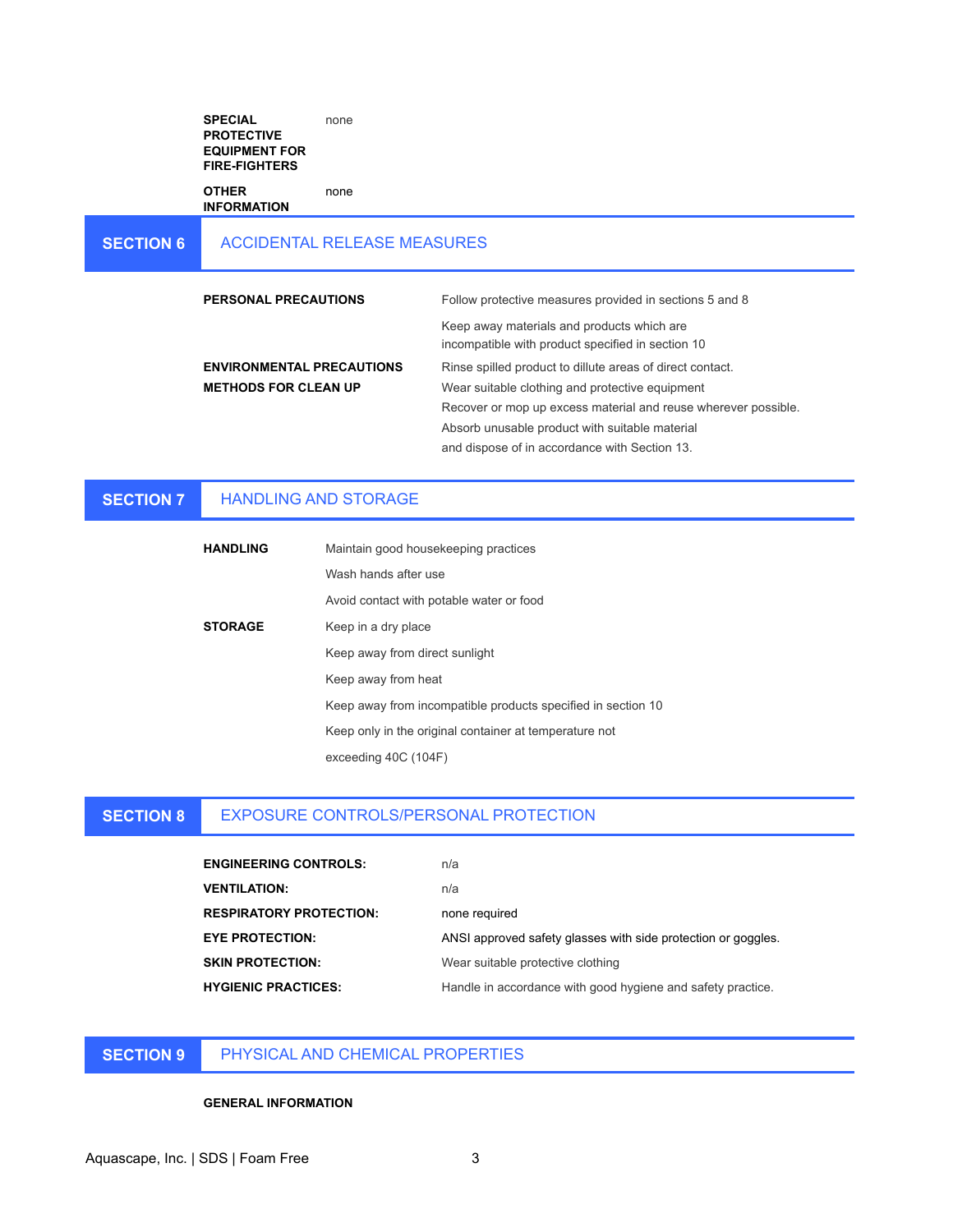| <b>APPEARANCE:</b>                         | Milky                                                        |
|--------------------------------------------|--------------------------------------------------------------|
| ODOR:                                      | Citrus                                                       |
|                                            |                                                              |
|                                            | <b>IMPORTANT HEALTH SAFETY AND ENVIRONMENTAL INFORMATION</b> |
| pH:                                        | Range 7.2 -7.8                                               |
| <b>BOILING POINT</b>                       | 100C                                                         |
| <b>FLASH POINT</b>                         | not applicable                                               |
| <b>MELTING POINT</b>                       | not applicable                                               |
| <b>FLAMMABILITY</b><br>(SOLID, GAS)        | non flammable                                                |
| <b>EXPLOSIVE</b><br><b>PROPERTIES</b>      | non-explosive                                                |
| <b>VAPOR</b><br><b>PRESSURE:</b>           | not applicable                                               |
| <b>VAPOR DENSITY:</b>                      | not applicable                                               |
| <b>BULK DENSITY</b>                        | n/a                                                          |
| <b>EVAPORATION</b><br><b>RATE:</b>         | not determined                                               |
| <b>SOLUBILITY IN</b><br><b>WATER:</b>      | dispersible                                                  |
| <b>DECOMPOSITION</b><br><b>TEMPERATURE</b> | not applicable                                               |
| <b>VISCOSITY:</b>                          | Equivalent to water                                          |
| <b>SPECIFIC GRAVITY</b>                    | 1.1                                                          |

### **SECTION 10** STABILITY AND REACTIVITY

**STABILITY:** Stable under normal conditions of use. **CONDITIONS TO AVOID:** none **INCOMPATIBILITY**  none **(MATERIAL TO AVOID): HAZARDOUS**  none known

**DECOMPOSITION OR BY-PRODUCTS:**

**HAZARDOUS POLYMERIZATION:** n/a

**CONDITIONS TO AVOID:** Excessive heat and contamination of any kind

### **SECTION 11** TOXICOLOGICAL INFORMATION

# **TOXICOLOGICAL DATA:**

**ACUTE ORAL TOXICITY** none known **ACUTE INHALATION TOXICITY** none known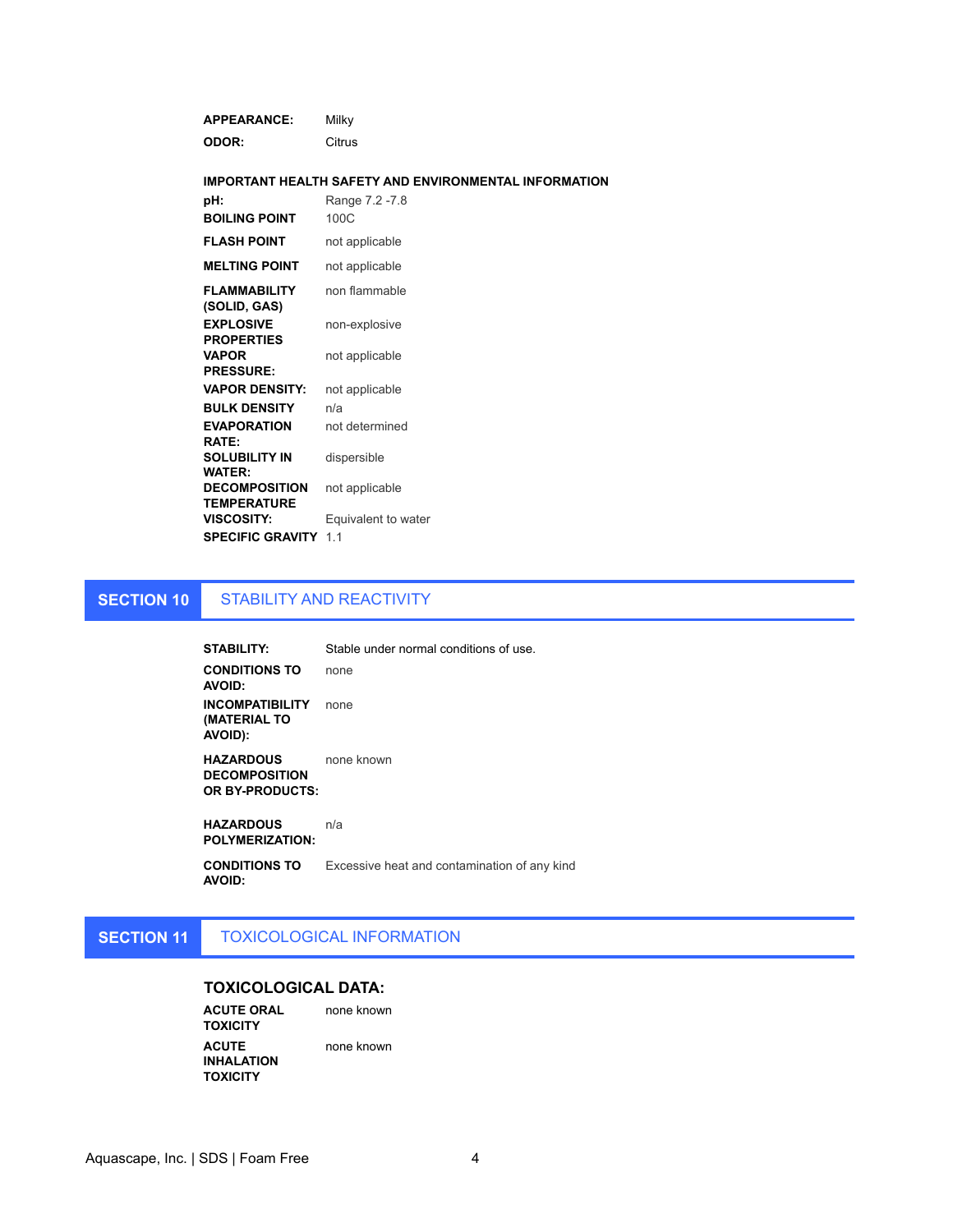| <b>ACUTE DERMAL</b><br>IRRITATION/CORRO<br>SION | none known |
|-------------------------------------------------|------------|
| <b>SKIN IRRITATION</b>                          | none       |
| <b>EYE IRRITATION</b>                           | slight     |
| <b>SENSITIZATION</b>                            | none       |
| <b>CHRONIC TOXICITY n/a</b>                     |            |
| <b>CHRONIC</b>                                  | none known |
| <b>TOXICITY/</b>                                |            |

**CARCINOGENIC DESIGNATION:**

### **SECTION 12** ECOLOGICAL INFORMATION

**ECOTOXICITY EFFECTS:**

**ACUTE TOXICITY:** none known **MOBILITY:** not applicable PERSISTENCE AND DEGRADABILITY: none known **BIOACCUMULATIVE POTENTIAL:** is not known to accumulate

### **SECTION 13** DISPOSAL CONSIDERATIONS

| <b>WASTE TREATMENT:</b>     | Dispose of within current local and state regulations.  |
|-----------------------------|---------------------------------------------------------|
|                             | No special method required.                             |
| <b>PACKAGING TREATMENT:</b> | Consult federal, state, and local regulations regarding |
|                             | the proper disposal of emptied containers.              |
| <b>RCRA HAZARD CLASS:</b>   | n/a                                                     |

#### **SECTION 14** TRANSPORT INFORMATION

### **U.S. DEPARTMENT OF TRANSPORTATION**

**PROPER SHIPPING**  Chemicals Not **NAME:**  Otherwise Indexed (NOI) **HAZARD CLASS:** Not Regulated **ID NUMBER:** n/a **LABEL**  none **STATEMENT:**

**WATER TRANSPORTATION**

Not Hazardous

Not Hazardous

**NAME:**  Otherwise Indexed (NOI) **HAZARD CLASS:** Not Regulated **ID NUMBER:** n/a

**PROPER SHIPPING**  Chemicals Not

**LABEL**  none **STATEMENT: AIR TRANSPORTATION PROPER SHIPPING**  Chemicals Not

 $\mathcal{N}(\mathcal{N})$ 

Not Hazardous

**NAME:**  Otherwise Indexed